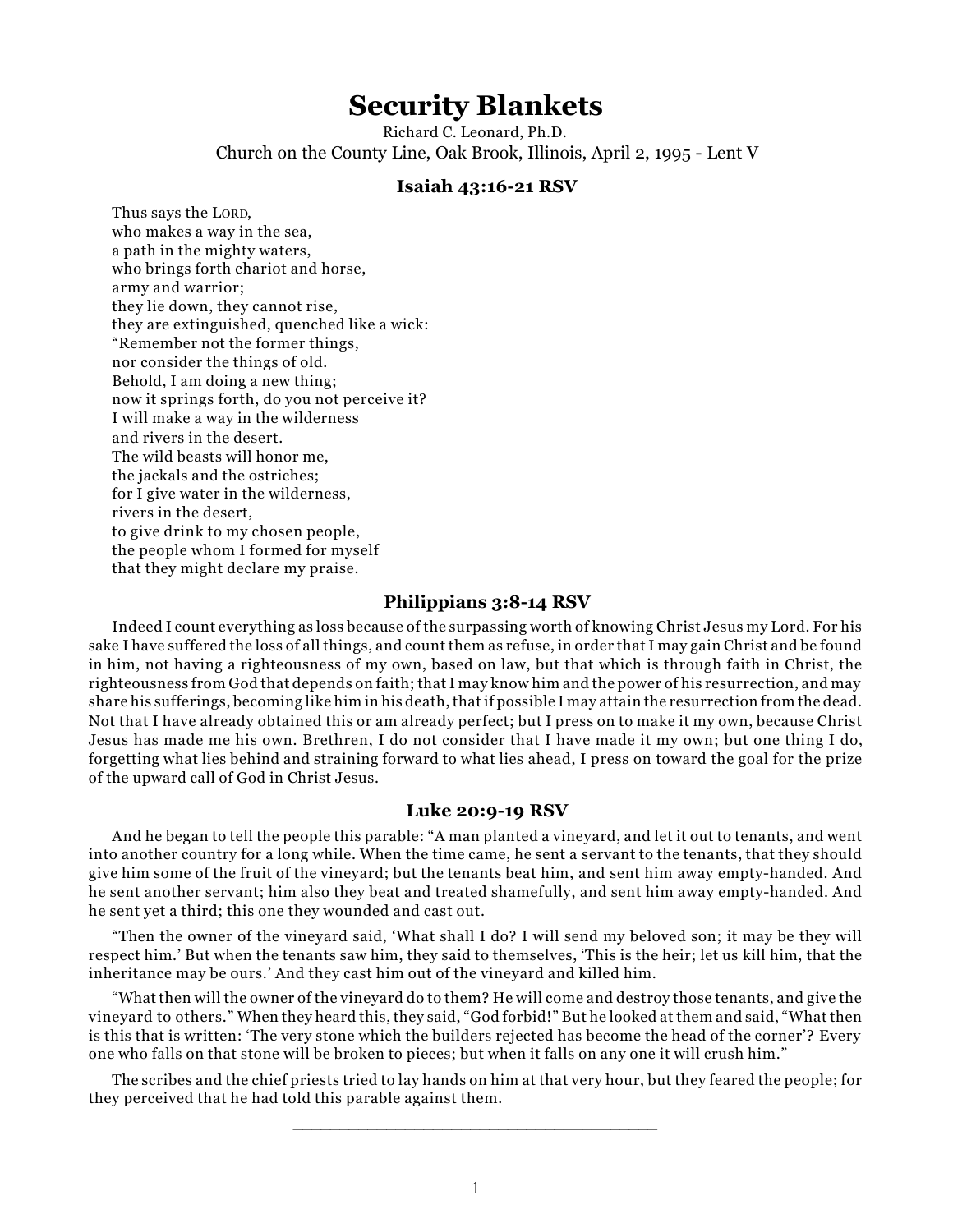I don't go in for bumper stickers, but if I had one it would be the one that says, "LET ME TELL YOU ABOUT MY GRANDCHILDREN." It's a wonderful thing, as some of you know, to watch grandchildren grow up, going through all the stages: learning to walk, learning to talk, starting school, developing interests and abilities. Of course, their *parents* get to watch them do all these same things. The nice thing about being a grandparent is that you get the fun but not the responsibility.

I have to tell you about our youngest granddaughter, Becky. She's five years old, and she's unique. For one thing, she's a great actress. Her tears and smiles come quickly. When she was younger we used to watch her looking in the hallway mirror and practicing pouting. But Becky has another side. Recently her parents were talking to her and her older brother and sister about their other grandfather, and something was said about his being a little cranky with the kids. Becky piped up, "But *my* Grandpa isn't like that!" There's a note from Becky taped above my desk that says, "You're the greatest Grandpa in the whole world and I love you so much!"

If you know the Peanuts cartoons you remember Linus and his "security blanket." Many children have them. Now, little Becky had a security blanket that was famous in our family circle. It went everywhere with her. It went to bed with her, and it got up with her. It went to church, and it went to the store. It came to our house many times. When she had her "blanky" Becky felt comforted and protected. Without it she was frightened and insecure. Becky's blanket got so much use that eventually it wore thin. Then it developed gaping holes. Then it began to unravel around the edges, and parts of it fell off. I don't think Becky ever gave up her "blanky"; she just wore it out! By the time she was through with it there was nothing left but a few threads.

Becky's blanket is a kind of parable about our lives. It represents the security of the comfortable and the familiar. It represents a shield against the trauma of change. As we grow older and become more mature, we learn to cope with life without our security blanket. Imagine if I were standing here, at my age, holding a blanket in one hand! (Actually, I left it in the car.)

Seriously, as adults we think we've outgrown our blankets. But if we examine ourselves we might be shocked to discover that we've kept them in some other form — not a piece of cloth but an identity, a set of beliefs about ourselves, a habitual emotional reaction to certain situations, a pattern of behavior or a standard way of doing things, a facade we try to present to the outside world. Whatever it is, we hold onto it because gives us comfort and protects us from the risks associated with growth and change.

Yes, security is good, and we need the familiar in order to give us some leverage in dealing with the unfamiliar. But sometimes what we hold onto for security has become nothing but a few tattered threads. It doesn't help us to move forward in life. It just keeps us locked into the place where we find ourselves, and it deceives us into thinking that's a good place to be.

The Bible is concerned with this very question, in many ways. In considering what message to bring today I looked into the *Common Lectionary,* which is a list of Scripture readings assigned to the different Sundays of the church year. Many churches use this lectionary; there are usually lessons from the Old Testament and from the Epistles, and a reading from the Gospels. The lessons for today — the fifth Sunday in Lent — are the ones we're using in this service. To us they suggested the story of little Becky's blanket because they all touch on the need to get past the comfort and security of the familiar and to move on to a new phase of Christian growth — not just out of a desire to be different, or to be better, but *as a response to what the Lord is doing* in our lives, in his church, and in the world.

In the Book of Isaiah we hear the Lord speaking this message to the people of Judah who were exiled in Babylon. Because of the sin and rebellion of his people the Lord had brought judgment on the nation. A foreign enemy had defeated them, destroyed Jerusalem with its temple, and carried the leading citizens into captivity. It seemed like the end of the world for the Israelites, and in many ways it was. But still, life went on and the people actually became comfortable in their exile. They got used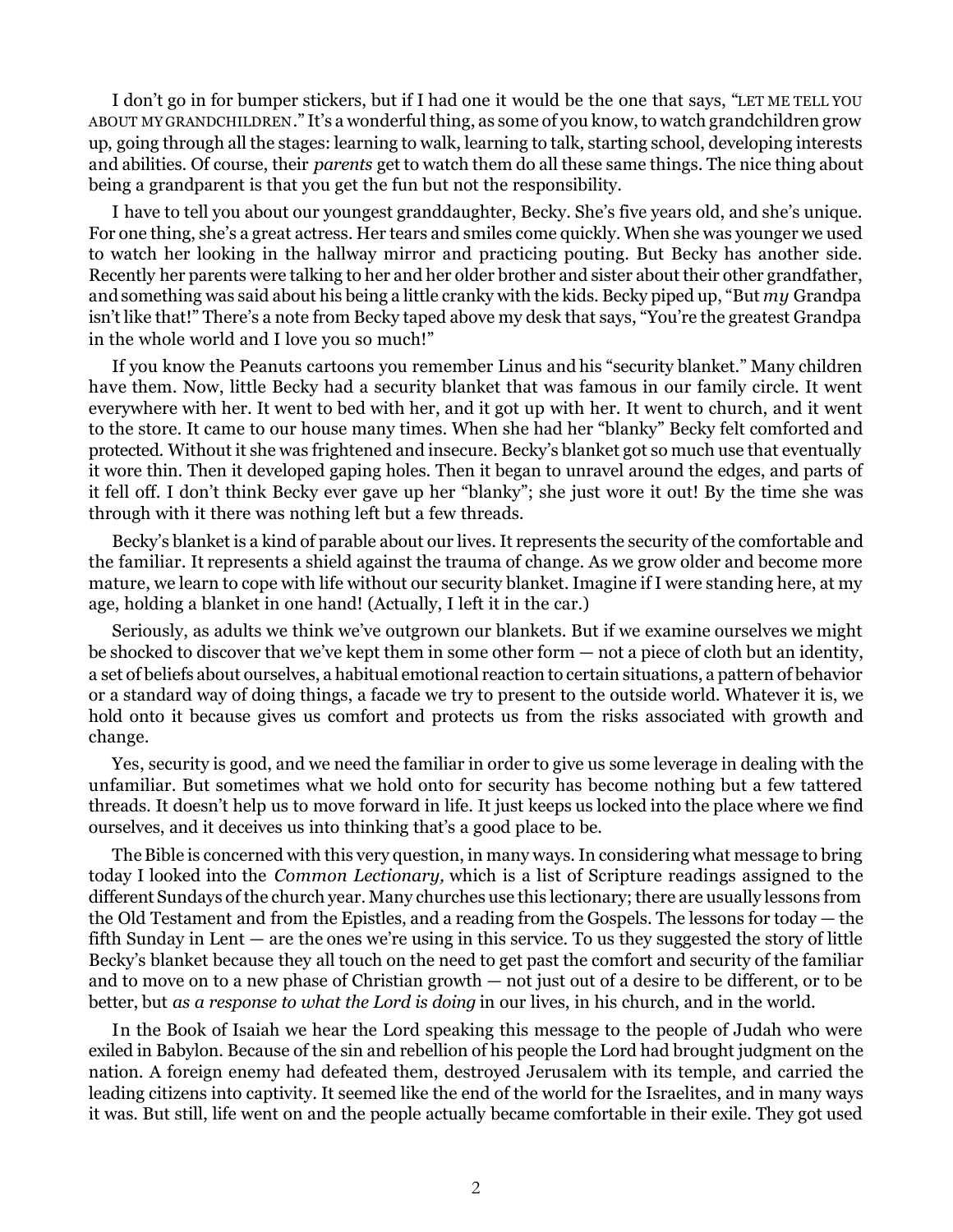to being second-class citizens in a foreign country. Like the Israelites in Egypt in the days of Moses, they found a certain security in their bondage.

But that wasn't God's plan for his people — to be comfortable exiles in a land ruled by alien religious values. No, they were to have a land of their own where they could serve the Lord and be faithful to his covenant. To these people Isaiah said, in effect, get rid of your security blanket:

*Do not call to mind the former things, Or ponder things of the past. Behold, I will do something new, Now it will spring forth* (43:18-19).

The prophet seems to be telling his congregation that they shouldn't let their present situation, or their past history of failure, define who they are. Instead, who we are is defined by how God made us at the beginning. Our destiny is not to live as victims and exiles, however much we might have gotten used to that, but to be servants and worshipers of our Creator:

*The people whom I formed for Myself, Will declare My praise* (43:21).

The apostle Paul builds on this thought in the third chapter of his letter to the Philippians (part of which was in our responsive reading). In Christ, God has done that "something new" he had promised through Isaiah many centuries earlier. He has sent his own Son to break the curse of bondage to an outworn belief system and to offer a new covenant in his life, death and resurrection. Paul writes of those things that were his security blanket, the things in which he used to put his confidence:

*But whatever things were gain to me, those things I have counted as loss for the sake of Christ. More than that, I count all things to be loss in view of the surpassing value of knowing Christ Jesus my Lord, for whom I have suffered the loss of all things, and count them but rubbish in order that I may gain Christ . . . (3:7-8).* 

The context for these words is Paul's description of his former life, in which he was "zealous for the traditions of his fathers." But one day when he was on the way to Damascus to persecute the church, Jesus Christ appeared to him and knocked him off his horse. Somewhere between the saddle and *terra firma,* Paul lost his security blanket! (Of course, the Bible doesn't say he was on horseback.)

What if Paul had chosen to hang on to those last few threads of his "blanky?" What if he had refused to abandon his habitual pattern of behavior and his traditional identity? He could never have known, or been part of, the new thing God was doing in his life, and the life of his people. He could never have said these words: "Forgetting what lies behind and reaching forward to what lies ahead, I press on toward the goal for the prize of the upward call of God in Christ Jesus" (3:13-14).

Isaiah said, "Do not ponder the things of the past." Paul spoke of "forgetting what lies behind." They were able to say these things because God had shown them what he really had in mind for them. They understood that God was doing "something new" for his people, and that unless they gave up their security blankets and moved out of their comfort zone, they were going to be left behind in the move of God.

What happens to us when we hang onto our threadbare security blankets for too long? Let me tell you about Tim and Cindy — not their real names, of course. Tim and Cindy have been married less than a year, and their marriage has been a rocky one. They are Christians, and we believe God could do wonderful things with their marriage, giving them great happiness and fulfillment and using them powerfully in his work. But they've brought into their marriage a lot of baggage from their past.

Tim's a compulsive sort of guy. Everything in his life has to be lined up in a row. He can't make a move until he writes down a list of what he's supposed to do. He thinks of himself as Mr. Responsible. As a Christian he knows he's a sinner, but he has trouble naming any sins he personally has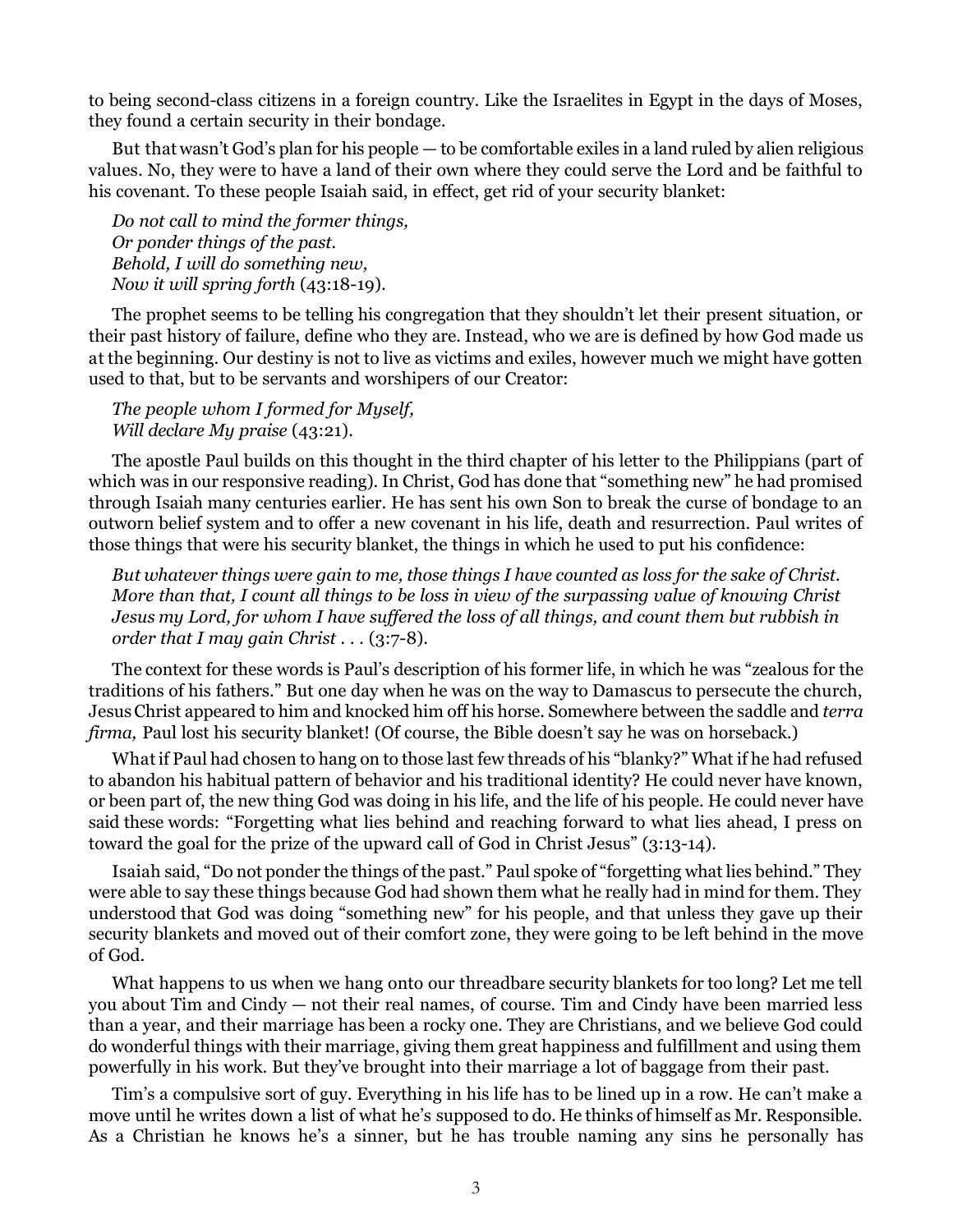committed. Actually, he has some real problems with relationships. As a result of the parental models he had when growing up, he has little concept of how a husband is supposed to nurture and bless his wife. (His parents' marriage ended in divorce.) We've heard him say some very critical and cruel things to Cindy, complaining about her lack of responsibility. He has no idea how these things he says can hurt and destroy; he is only concerned with protecting himself. He says that when he tries to be a compassionate and loving husband he is living a lie, because that's not who he really is.

The trouble is, Cindy's patterns fit right into Tim's. She *is* irresponsible and deceitful, and gives him plenty of ammunition. As a child she was abused by her father, and cooperated in maintaining secrecy about the abuse. Her mother's alcoholism provided a poor model of responsible behavior. Her mother taught her that "the rules don't apply to you." So Cindy is undependable; she goes wherever she pleases whenever she pleases, doesn't show up for work and doesn't stay home. To Cindy, her husband is the enemy. She deeply resents Tim's criticisms and feels that if she were to change it would be a victory for him and a defeat for her. She wants to stay the way she is, so she won't be responsible to anyone. Cindy's a great actress and can talk a good line about being Christian when she wants to. But when push comes to shove, she admits she is more comfortable doing it her way instead of God's way.

In the light of the Scriptures we've been looking at, you can see what Tim and Cindy's big problem is. Like the Judeans in exile, like Paul in his former life, they find security in their bondage. Neither of them is able to grasp that "something new" the Lord wants to do in their lives because they're both still holding on to the habitual patterns of behavior out of their past. You and I can see that these old identities aren't serving them at all in their current situation. You and I can see that their security blankets are nothing but tattered and useless rags. But Cindy and Tim haven't reached that point, in spite of all our efforts to help them. To this couple the words of Isaiah don't make sense yet: "Do not call to mind the former things." To them, Paul's idea of "forgetting what lies behind and reaching forward to what lies ahead" still sounds like defeat, like giving up and becoming nothing. They're so preoccupied with protecting themselves that they don't see what they could really be together if they would let God do his "new thing" in their lives.

Do you see yourself in this story? Are you fighting the same battle? Are you holding on to your security blanket and fending off what the Lord wants to do to give you Jesus' resurrection life? Are you resisting the wholeness and the peace that come from being not who you think you are, but who God created you to be? Does it frighten you to think God's words might apply to you?

## *The people whom I formed for Myself, Will declare My praise* (Isaiah 43:21).

I can't answer this question for *you.* I know it's been a difficult struggle for *me.* All I can say is that I want to be one of those who declare his praise, even if it means being willing to discard the frayed remnants of an outworn past. I don't say we should make light of those good things we have learned through Scripture, history and experience. But when *who we think we are* — or who we want *others* to think we are — keeps us from seeing God at work in us, it's time to let go.

One further point. God says that it's *a people* whom he has created to declare his praise. Our Christian maturity isn't just a matter of our individual relationship with the Lord. God in Christ has called us into community, into covenant with others who love and serve him. He is concerned about how we obey him together. That means that when we hear him inviting us to lay aside our security blanket, we need to think about how this applies to church life also.

I don't know a lot about your church, so I have to put this in the form of a series of questions we could ask ourselves. What are the false securities and the comfortable bondages we're hanging onto as a congregation? Do we have a certain image of ourselves as a church that is no longer serving us? Have we tried to discover that "something new" which God wants to do with our congregation, and are we willing to sacrifice familiar patterns and procedures and "press on in order that we might lay